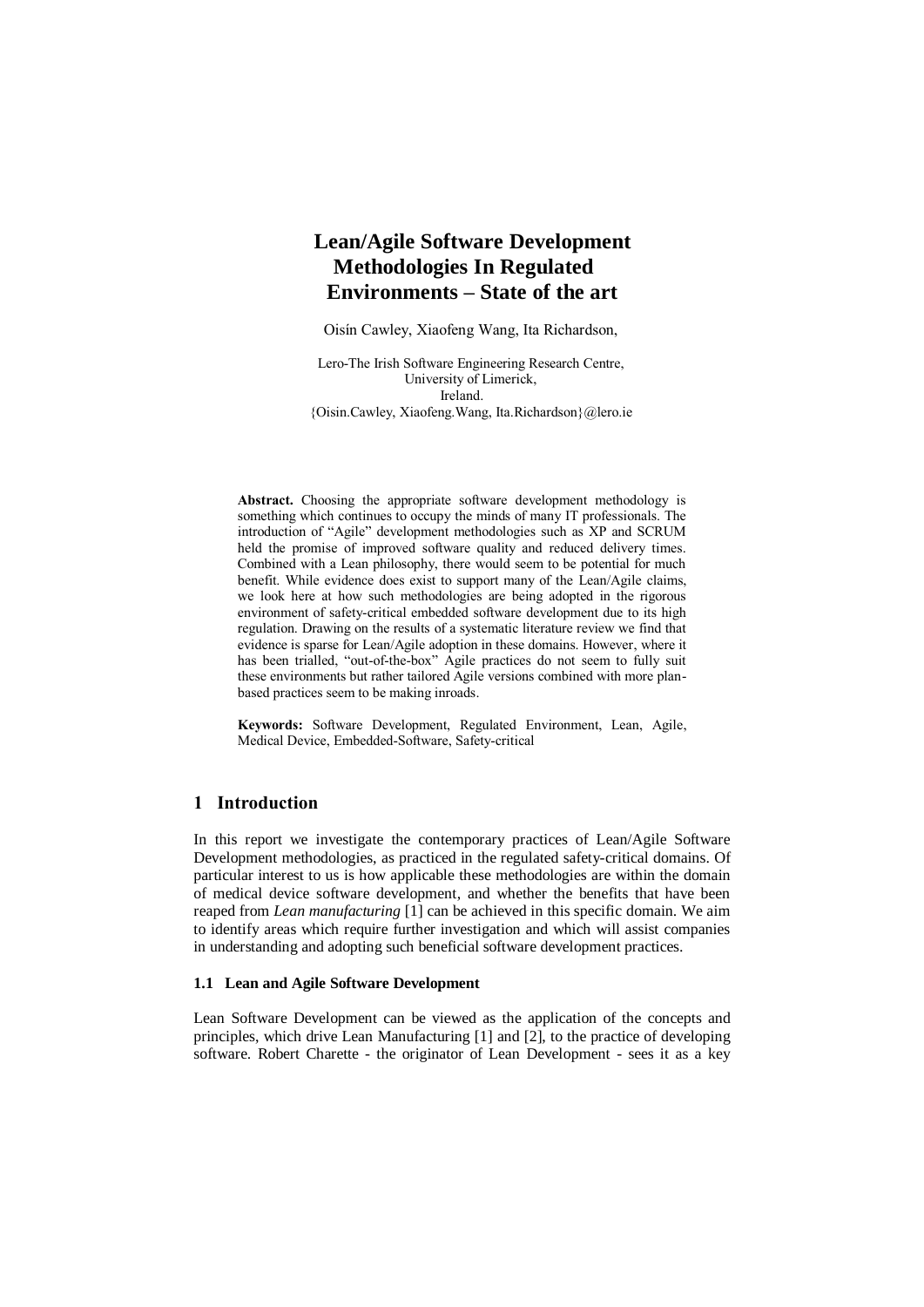component in building a change tolerant business [3]. The key difference he says between Lean and Agile is that Agile is a bottom up approach while Lean is a top down approach. He developed the 12 principles of Lean Development [3] which have very close similarities with the Agile manifesto, and so we see this as the point where Lean concepts meet Agile software development practices. By applying the specific Lean principles [2] within the context of the software development domain, we can see how many of the Agile software development techniques support them [4],[5] and [6].

 As a result the boundary between Lean Software Development and Agile Software Development is something that is currently being debated. We view Agile methods as supportive practices of a Lean software development philosophy, and so for the purpose of this report we treat them as one while bearing the distinction in mind.

### **1.2 Regulation**

-

The increasing complexity of electronic devices is making the hardware and software development processes much more interlinked and so any software development methodology used must take that into consideration. These hardware-software systems are playing an increasing role in our everyday lives, and the obvious safety element is of paramount concern. Various standards have been introduced to help ensure the highest level of confidence in the safe functioning of such systems, and while the regulatory standards are quite rigorous, they are not necessarily prescriptive.

Standards, such as the RTCA's  $100-178B$  standard [7] for the aviation industry, and ISO 13485:2003 [8] for medical devices, do not impose any particular software development methodology. The important thing is that the processes, activities and tasks, as identified by the regulations, are being implemented.

## **2 Analysis of the Literature**

The information presented here is mostly drawn from the results of a Systematic Literature Review  $(SLR)^2$  into the practices of Lean/Agile development in the medical device industry. The SLR was carried out following the guidelines by [9] and quickly showed there to be a lack of published material in this specific area. In order to progress our investigation we widened our review to cover regulated safety-critical embedded-software development in general.

 The Agile methodologies most reported throughout the literature were XP and SCRUM (Fig. 1), but one of the areas we were interested in investigating was the 'flavour' of Agile being adopted/trialled in these domains (Fig. 2). From the data there are clear indicators in support of a combination of Agile and more traditional planned-type (Agile-Planned) software development practices.

<sup>&</sup>lt;sup>1</sup> Radio Technical Commission for Aeronautics (www.rtca.org)

<sup>2</sup> http://staff.lero.ie/ocawley/Publications/Lean-Agile-in-medical-devices/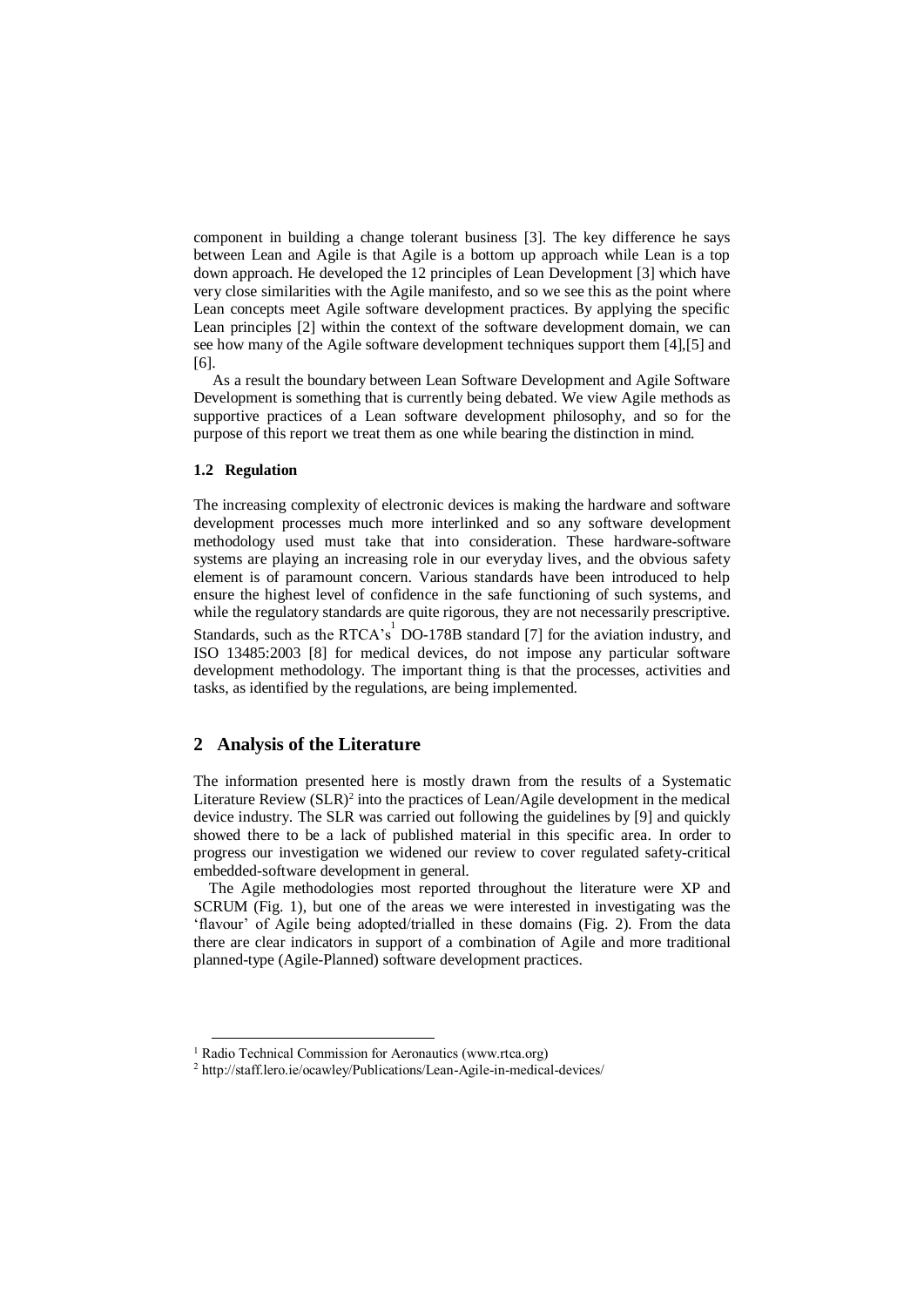

(Y-Axis shows the number of publications)

#### **2.1 State of methodology adoption**

There are many reports supportive of the use of Lean/Agile methodologies in embedded-software development, including regulated environments such as medical devices. Within the Aerospace industry for example, [10] found that nearly all Agile practices can be mapped to the DO-178B [7] regulatory standard and yet the Aerospace industry has been slow in adopting them. Similar mappings were performed [11] [12], finding that while most of the DO-178B requirements can be mapped to XP, SCRUM, CRYSTAL practices, some are outside the scope of these methodologies and some need to be re-interpreted. [11] found that, similar to other embedded-software domains, the further on in the life-cycle you are, the less agility it is possible to maintain. The final stage of certification is where they see the least

amount of agility possible. Interestingly, the Open-DO Initiative  $\frac{3}{18}$  is calling for a more lean and open-source approach to aviation software development. They state that: "*By leveraging on lean approaches and agility we aim… to shift the focus of safety-*

*critical software development to more continuous and incremental certification approaches.*"

 Specifically in relation to the medical device industry, our industry involvement within a medical device manufacturing plant is demonstrating that interest is being expressed in a more lean approach. This is not surprising since the development lifecycle of a medical device is typically measured in years, and so any mechanism that will help reduce this, and thereby provide a competitive edge, is worth investigating. The literature has reports of successful Agile implementations but, as with the embedded-software domain in general, there are caveats which have led to "flavours" of Agile methods being implemented. [13] took a cautious approach at first followed by a full SCRUM implementation. [14], developing software for a specific medical device, note the most important thing for Food and Drugs Administration (FDA) approval is the need to perform formal review and approval steps. They implemented a hybrid Planned-Agile methodology in order to get the benefits of agility while maintaining discipline around certain areas such as documentation.

[15] implemented Agile (XP and Scrum) in Medtronic, a company developing class III medical device 4 software. They found that the practices of pair-programming and test-driven development provided early feedback and better quality. [16] discuss the

-

<sup>3</sup> http://www.open-do.org/about/

<sup>4</sup>High risk devices whose failure or misuse would likely cause serious patient injury (EU council directive 93/42/EEC)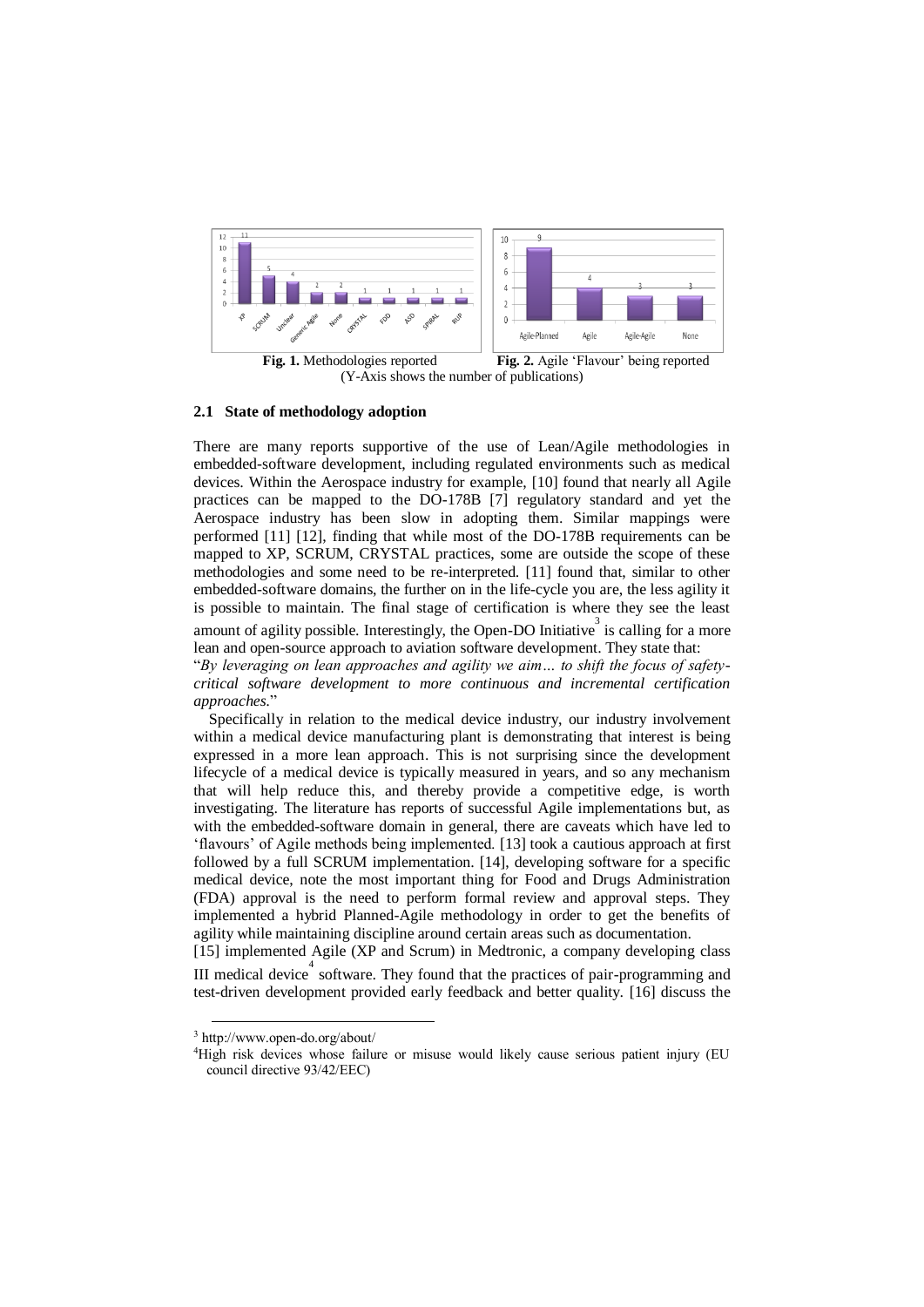successful implementation of Agile practices within Abbott's diagnostic division, and concluded that: "…*an agile approach is the approach best suited to development of FDA-regulated medical devices*". A strong endorsement indeed. [17] made use of a combination of XP, Scrum and Organisational Patterns to overcome system constraints and regulatory issues related to safety.

 Deciding how to begin adopting Agile development in this context is another source of uncertainty. [18] developed a comparative process selection model, while more recently [19] proposed six recommendations when considering Agile adoption in embedded systems development. Specifically related to mission and life-critical systems, [20] developed a three-stage process to help determine the applicability of agile practices to a company"s specific environments.

#### **2.2 Some Issues Encountered**

As we might expect in a regulated environment, there is a burden of proof which must be met in demonstrating compliance. The validation and verification steps are obvious areas which are focused on. [21] suggests that XP"s focus on automating testing can benefit critical systems, but suggests that it should be tried and evolved further to meet the specific needs. To facilitate the requirements of safety demonstrations throughout the lifecycle, [22] developed a formal specification language for nuclear engineering applications. [23] reduced the testing effort in Guidant by between 25% and 90% by means of a Pattern-Oriented Scenario-Based testing approach which supports a Lean/Agile process.

 Similarly, issues with refactoring are highlighted, such as the potential to invalidate earlier certification (credit) [12], or to introduce timing issues [24]. A workable configuration management system combined with relentless testing can help.

 From a regulation point of view, it is imperative that there is full traceability right throughout the development lifecycle. [25] suggests that the Agile practice of single sourcing information greatly simplifies requirements traceability within regulated development. [6, 25] point to source control management (SCM) as being a fundamental best practice which assists traceability, while [26] propose building upon the practice of TDD to produce a requirements traceability matrix as a direct byproduct of the TDD process.

 Any Lean or Agile strategy can only succeed if the people involved are organised and motivated appropriately. [27] identified a collection of practices for Lean governance of software development projects. [25] says that in his experience there are quality-oriented Agile development practises which are much better suited to regulated environments than traditional practices. Management training [28], "Making Allies and Friends" [15] are ways used to help in the transformation. If the right attitudes and management supports are not in place, the effort may be doomed from the start [29].

## **3 Conclusions and Further Work**

We found only a small number of publications which could indicate a very low-level of adoption of Lean/Agile methods in regulated, safety-critical domains, however, it may simply indicate a reluctance of companies in these domains to make their internal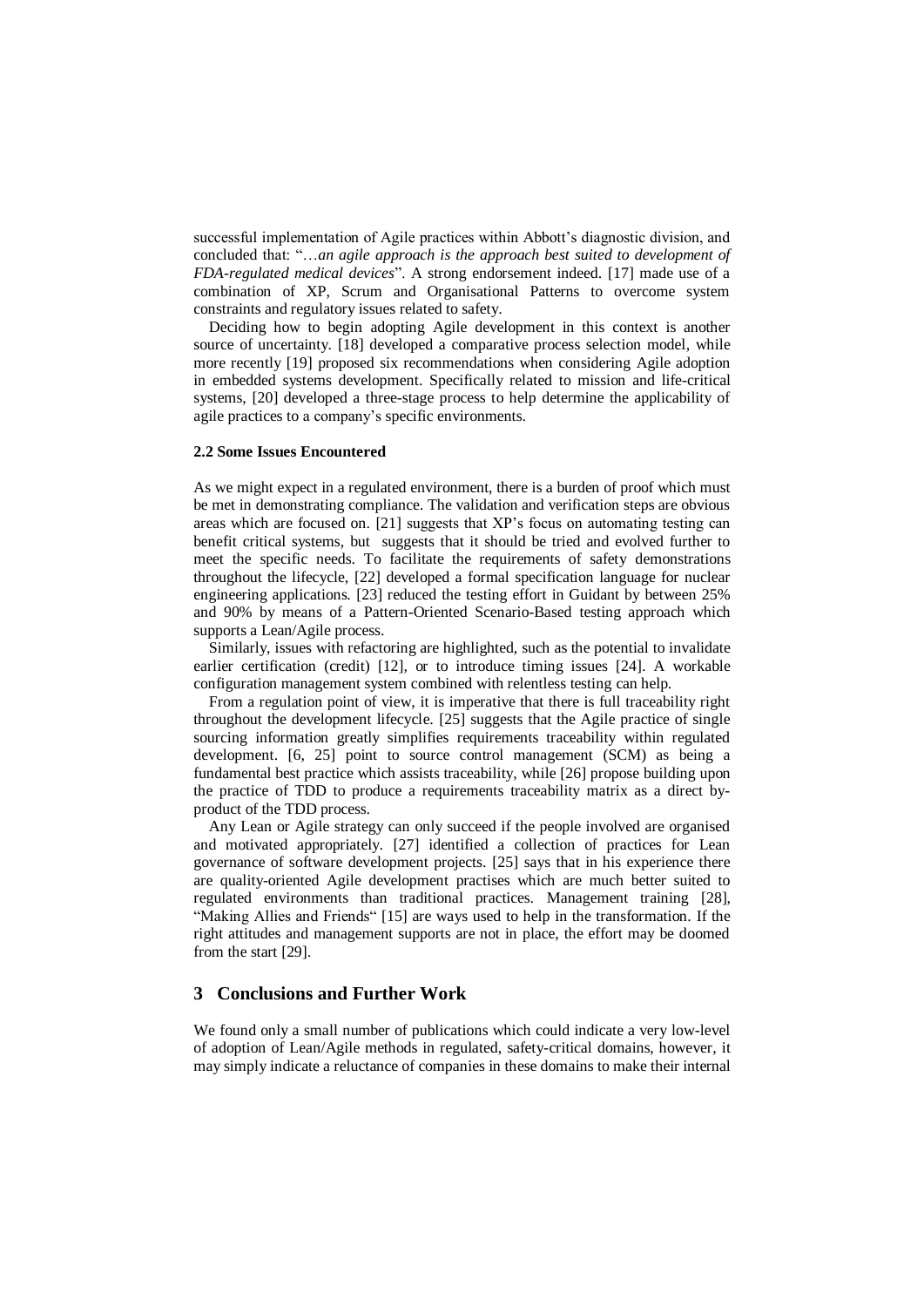practices public. A noticeable lack of reference to the concept of "Lean Software Development" (LSD) was evident. We feel however that due to its relatively recent growth in popularity, LSD has not had time to be adequately defined, evaluated and trialled. The potential of LSD for safety-critical regulated domains needs further detailed investigation.

 Starting down the Lean/Agile road can be difficult. We believe it would be very useful to look at developing a roadmap for such companies to trial specific Lean/Agile practices within the constraints of their environments while minimising the risk to compliance.

 While much focus is given to the more physical practices, very little is said about what corporate operating procedures are needed to be in place [30]. It would be useful to look at the governance of Lean/Agile software development in these domains with a view to identifying how to design policies and product lifecycles which support the software development teams in a Lean/Agile manner.

 Finally, we noticed very little reference to the issues associated with Global Software Development (GSD). We feel that while GSD is currently well researched, it would be worthwhile to examine GSD issues within the safety-critical regulated industry.

**Acknowledgements:** This research is supported by Science Foundation Ireland (SFI) through the Principal Investigator Programme, grant no. 08/IN.1/I2030, and grant no. 03/CE2/I303.1 within Lero - the Irish Software Engineering Research Centre [\(http://www.lero.ie\)](http://www.lero.ie/),

# **References**

- 1. Womack, J.P., Jones, D.T., and Roos D.: The Machine That Changed The World: How lean production revolutionized the global car wars. Simon & Schuster Ltd. (2007)
- 2. Liker, J.: The Toyota Way: McGraw-Hill (2003).
- 3. Highsmith, J.: Agile Software Development Ecosystems. Addison Wesley (2002)
- 4. Poppendieck, M. and Poppendieck T.: Lean Software Development: An Agile Toolkit. Agile Software Development. Addison-Wesley Professional (2003).
- 5. Poppendieck, M. and Poppendieck, T.: Implementing Lean Software Development From Concept to Cash. Addison-Wesley Professional (2006)
- 6. Hibbs, C., Jewett , S.C., and Sullivan M.: The Art of Lean Software Development. O'Reilly Media. 128 (2009)
- 7. RTCA, DO-178B: Software Considerations in Airborne Systems and Equipment Certification. RTCA (Radio Technical Commission for Aeronautics) (1992)
- 8. ISO, ISO 13485:2003: Medical devices -- Quality management systems -- Requirements for regulatory purposes, International Organisation for Standardisation  $(2003)$
- 9. Kitchenham, B. and Charters S.: Guidelines for performing Systematic Literature Reviews in Software Engineering (2007).
- 10. VanderLeest, S.H. and Buter, A.: Escape the waterfall: Agile for aerospace. in Digital Avionics Systems Conference. DASC '09. IEEE/AIAA 28th. (2009).
- 11. Wils, A., Van Baelan, S., Holvoet, T, De Vlaminck, K.: Agility in the avionics software world. in 7th International Conference on Extreme Programming and Agile Processes in Software Engineering, XP (2006)